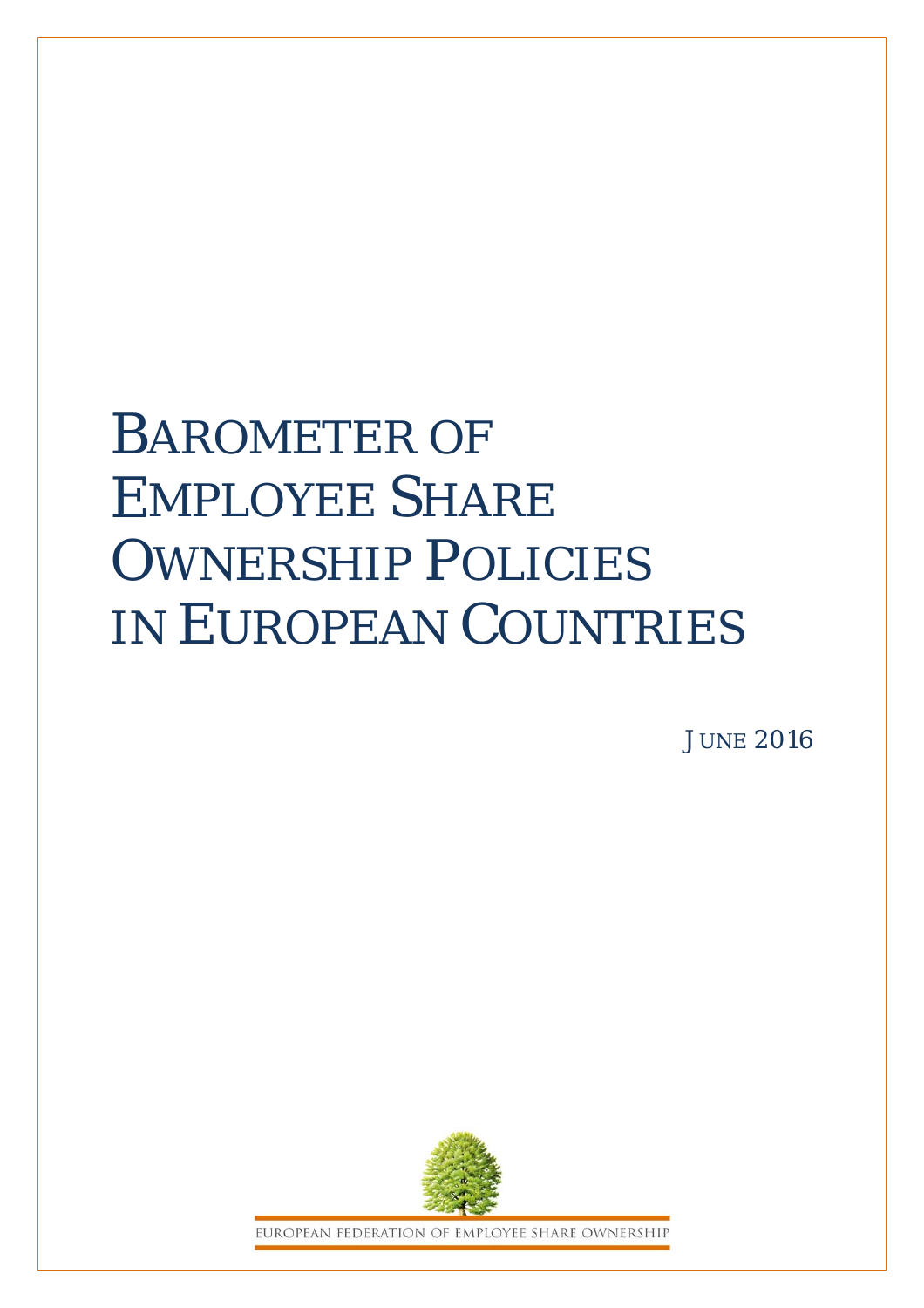# BAROMETER OF EMPLOYEE SHARE OWNERSHIP POLICIES IN EUROPEAN COUNTRIES

#### **ABSTRACT**

It is known that the mass development of employee share ownership depends mainly on incentive policies. The mass development of employee share ownership brings better motivation, productivity, profitability, higher growth, more and better jobs. This is good for all. But it depends on policy will to initiate the virtuous circle through appropriate fiscal incentives. After 2008, some European countries took negative decisions, removing or decreasing fiscal incentives, which led to a decline of the number of employee shareholders. Some other European countries took the opposite way, applying new or higher incentives, which led to a higher number of employee shareholders. All these policy decisions in various European countries, in a positive or a negative way, can be summarized through a single dedicated tool. This is the reason of the setting up of the EFES "Barometer of employee share ownership policies in European countries". Before 2009, the barometer showed a continuous increase, practically all policy decisions being positive. A negative phase occurred from 2009 to 2013. Since then, most policy decisions are positive again.

EFES - European Federation of Employee Share Ownership **FRES** - Sume 2016 Avenue Voltaire 135, B-1030 Brussels Tel: +32 (0)2 242 64 30 - Fax: +32 (0)2 808 30 33 E-mail: [efes@efesonline.org](mailto:efes@efesonline.org) Website: [www.efesonline.org](http://www.efesonline.org/) ISBN: 978-2-930903-01-9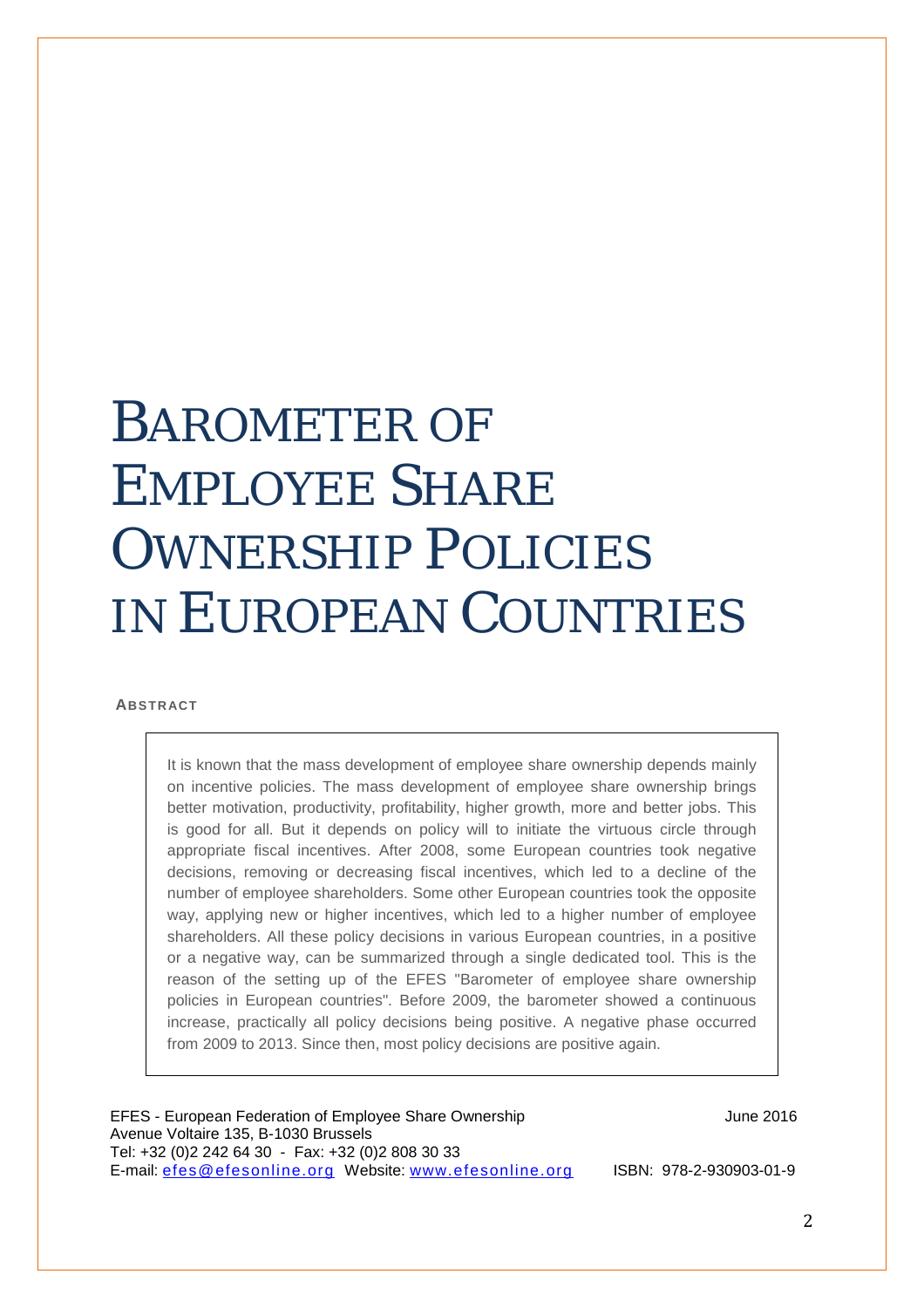### **BAROMETER OF EMPLOYEE SHARE OWNERSHIP POLICIES IN EUROPEAN COUNTRIES**



#### **BAROMETER OF EMPLOYEE SHARE OWNERSHIP POLICIES IN EUROPE**

After increasing continuously since 1980, the number of employee shareholders in Europe was slightly declining from 20[1](#page-2-0)1, before stabilizing in 2015<sup>1</sup>.

This was partly due to the impact of the European financial crisis that erupted in 2008.

However, the impact of the policy decisions taken in European countries was probably the most important factor in this change.

It is known that the mass development of employee share ownership depends mainly on incentive policies<sup>[2](#page-2-1)</sup>.

The mass development of employee share ownership brings better motivation, productivity, profitability, higher growth, more and better jobs. This is good for all. But it depends on policy will to initiate the virtuous circle through appropriate fiscal incentives. A recent study showed that the balance of fiscal costs and benefits of the

<span id="page-2-1"></span><span id="page-2-0"></span> $\frac{1}{2}$  [Annual Economic Survey of Employee Share Ownership in European Countries in 2015,](http://www.efesonline.org/Annual%20Economic%20Survey/2015/Survey%202015.pdf) EFES, Brussels, 2016

[Fiscal incentives are indispensable prerequisites for the development of employee share ownership,](http://www.efesonline.org/INDISPENSABLE/Fiscal%20incentives%20are%20a%20prerequisite.pdf) EFES, Brussels, 2014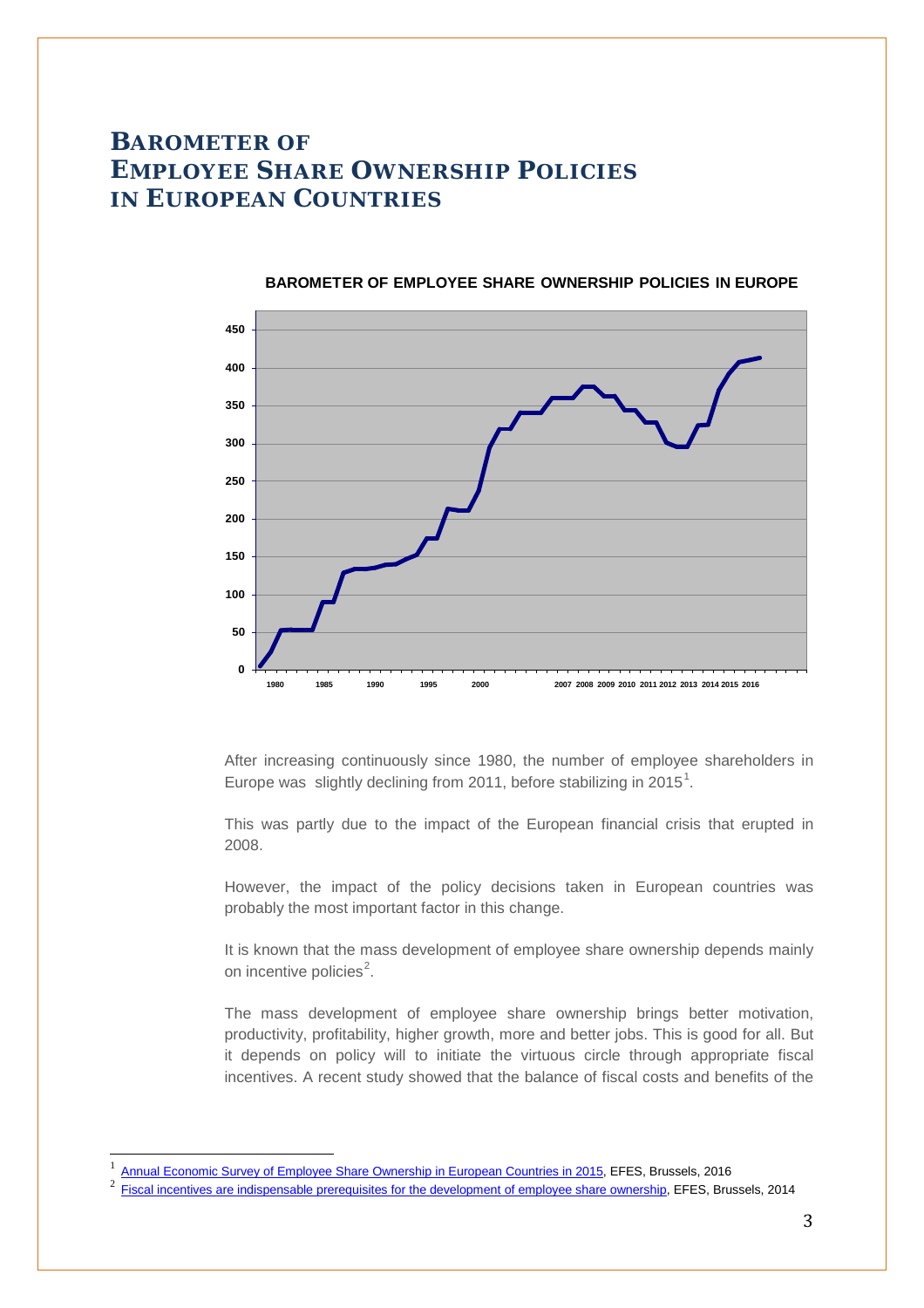ESOP policy for the US federal budget in 2015 was \$2 billion (costs) compared to  $$17$  billion (benefits), a net gain of  $$15$  billion for the federal budget $^3$  $^3$ .

After 2008, some European countries took negative decisions, removing or decreasing fiscal incentives, which led to a decline of the number of employee shareholders. Some other European countries took the opposite way, applying new or higher incentives, which led to a higher number of employee shareholders.

In 2009-2012, France and Ireland reduced their fiscal incentives, as well as Denmark, Greece and The Netherlands, where all incentives were removed.

In contrast, significant policy progress occurred in the UK in 2014-2016, as well as in Spain, in Hungary, in Austria (which doubled its fiscal support on 1.1.2016), and in Romania.

In addition Denmark will restore in July 2016 the incentives that were removed in 2011.

This is typical of the recent changes in European policies: One of the first deeds of the new Danish Government in 2011 (Ms Thorning-Schmidt, socialist) was to remove all incentives. One of the first deeds of the new Danish Government in 2016 (Lars Rasmussen, conservative-liberal) is to restore them.

Finally, Vice-Prime Minister Morawiecki announced a long-term plan in five points for the development of Poland, including employee share ownership, and a new Polish "Forum for Employee Ownership and Domestic Capital Development" was set up in April 2016.

All these policy decisions in various European countries, in a positive or a negative way, can be summarized through a single dedicated tool. This is the reason of the setting up of the EFES **"Barometer of employee share ownership policies in European countries".** 

Since 2009, all policy decisions taken in European countries can be found in the table of "Recent policy decisions regarding employee share ownership in European countries", available on the EFES website [4](#page-3-1) . All decisions are recorded thanks to cooperation with leading specialized international law firms $5$ .

Before 2009, all policy decisions taken in European countries, from the first one in 1962, were recorded based on the history of legislation in each European country, as described in the Pepper IV Report<sup>[6](#page-3-3)</sup> and by specialized international law firms.

Each policy decision is weighted by the relative weight of each country in the assets held by all employee shareholders in the 31 European countries (28 countries of the European Union, plus Iceland, Norway and Switzerland), leading to the "barometer".

<span id="page-3-0"></span>3 [The Impact of Employee Ownership and ESOPs on Layoffs and the Costs of Unemployment to the Federal Government,](http://www.nceo.org/observations-employee-ownership/c/impact-employee-ownership-esops-layoffs-costs-unemployment-federal-government) Corey Rosen, NCEO, Oakland, 2015<br>  $\frac{4}{\text{Recent policy decisions regarding employee share ownership in European countries, EFES, Brussels.}$  $\frac{4}{\text{Recent policy decisions regarding employee share ownership in European countries, EFES, Brussels.}$  $\frac{4}{\text{Recent policy decisions regarding employee share ownership in European countries, EFES, Brussels.}$ <br>  $\frac{5 \text{ Virtual Center for employee ownership and participation EES: Brussels}}{2}$ 

<span id="page-3-1"></span>

[Virtual Center for employee ownership and participation,](http://www.efesonline.org/Virtual%20Center.htm) EFES, Brussels.

<span id="page-3-3"></span><span id="page-3-2"></span>[The Pepper IV Report,](http://www.intercentar.de/fileadmin/files/PEPPER_IV/PEPPER_IV_Web.pdf) Inter-University Centre Berlin/Split, Berlin, 2009.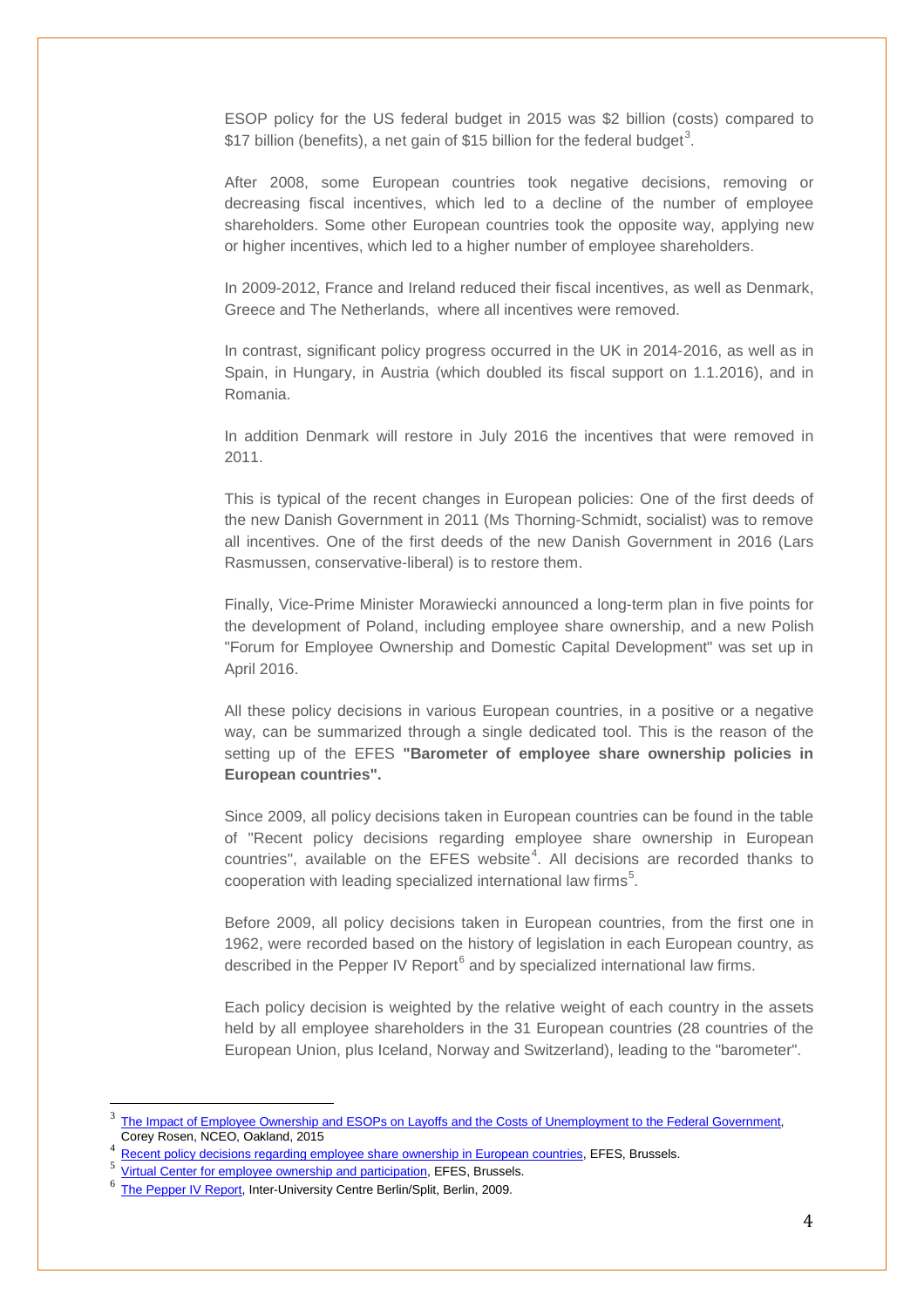It is a true barometer, because it is based on policy decisions, which will later have real impacts. It announces future developments. For instance, the barometer declined from 2009, while the number of employee shareholders declined from 2011.

The barometer shows that policy decisions were mainly negative from 2009 to 2013. Since then, most policy decisions are positive again and in fact, we see the swelling wave that could already be announced in 2013<sup>[7](#page-4-0)</sup>.

Before 2009, the barometer showed a continuous increase, practically all policy decisions being positive. Two periods have to be highlighted, with a stronger increase: 1983/1987 (Margaret Thatcher in the UK, Edouard Balladur and privatizations in France) and 1998/2001 (8 European countries applying higher or new incentives on options and restricted share plans: Austria, Belgium, France, Greece, Ireland, Italy, Norway, UK).

In 2016, 14 of the 28 countries of the European Union apply incentive policies for employee share ownership, compared to 11 countries one year before. This is a remarkable change.

**2015 2016**



The EFES Barometer of employee share ownership policies will be published every six months, through [this dedicated webpage.](http://www.efesonline.org/BAROMETER/EN.htm)

<span id="page-4-0"></span><sup>-&</sup>lt;br>7 [A new wave for employee ownership in Europe,](http://www.efesonline.org/EFES%20NEWS/2012/EFES%20NEWSLETTER%20-%2012-2012%20EN.htm) EFES Newsletter, Décembre 2012